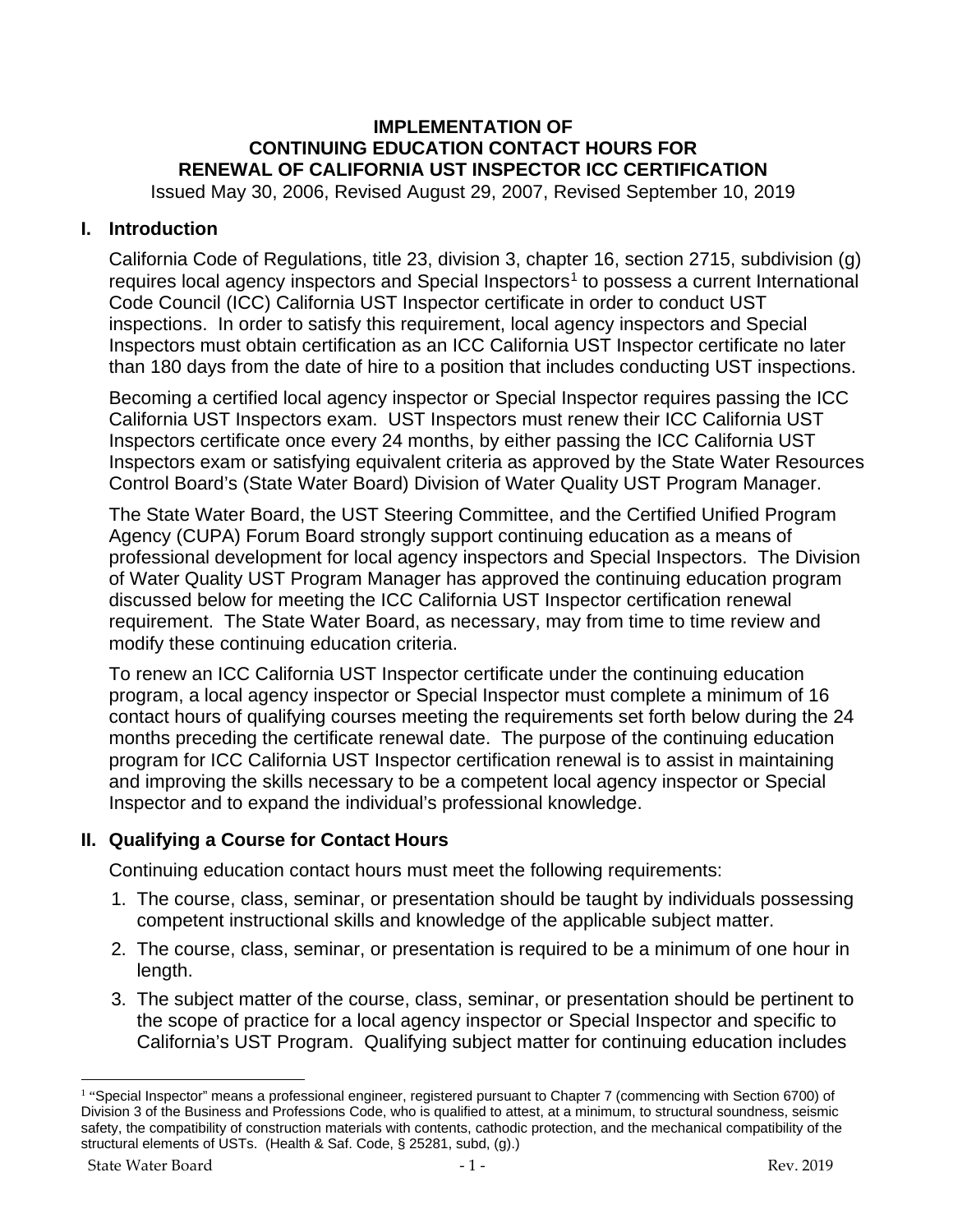one, or more, of the following:

- UST statutes and regulations;
- UST facility inspection;
- UST leak detection equipment requirements, including testing procedures;
- UST containment requirements, including testing procedures;
- UST spill containment and overfill requirements, including testing procedures;
- UST enforcement and case development techniques;
- General operation and maintenance of USTs;
- UST removal requirements;
- Review of information submitted by UST facility owners/operators; or
- UST inspection reporting and citing proper violations.
- 4. The course, class, seminar, or presentation must be taken within the current UST Inspector certificate renewal period. The renewal period is considered to be the 24 months following the most recent ICC certification date. Any contact hours for courses, classes, seminars, or presentations taken outside of the renewal period will not be credited towards renewal. A local agency inspector or Special Inspector may not take any course, class, or seminar more than once during the renewal period for contact hour credit. Contact hours for courses, classes, seminars, or presentations on any subject matter that was not included in these guidelines at the time it was taken will not be credited towards renewal.
- **5.** The course, class, seminar, or presentation must be verifiable and meet the requirements outlined in this document. **To apply for renewal using the continuing education program, the applicant must send a completed "Application for Certification Renewal" form (enclosed as Appendix 1) along with the appropriate fee to ICC. The State Water Board recommends UST Inspectors review "Applications for Specific Renewals – California UST Inspector (UI)" on the ICC website in advance to ensure that they submit the current application and follow current ICC procedures for renewal.**

# **III. Methods of Training**

There are several alternatives for receiving continuing education contact hours. Continuing education may be in the form of conferences, workshops, in-house training, web-based training, seminars, lectures, video, UST Technical Advisory Group (TAG) meetings, and other similar methods of conveying continuing education.

# **IV. Miscellaneous Information**

- 1. In addition to the application process described in section III below, if requested by ICC, the local agency inspector and Special Inspector must be able to provide additional documentation for verification of completed continuing education contact hours. **The State Water Board has included a form that can be used for tracking individual training documentation as Appendix 2.** The following supporting information is required to be documented and retained by the individual:
	- Title of the training;
	- A descriptive synopsis of the pertinent topics covered;
	- The individual, organization, or event that provided the continuing education contact hours;
	- Location where the contact hours were earned.;